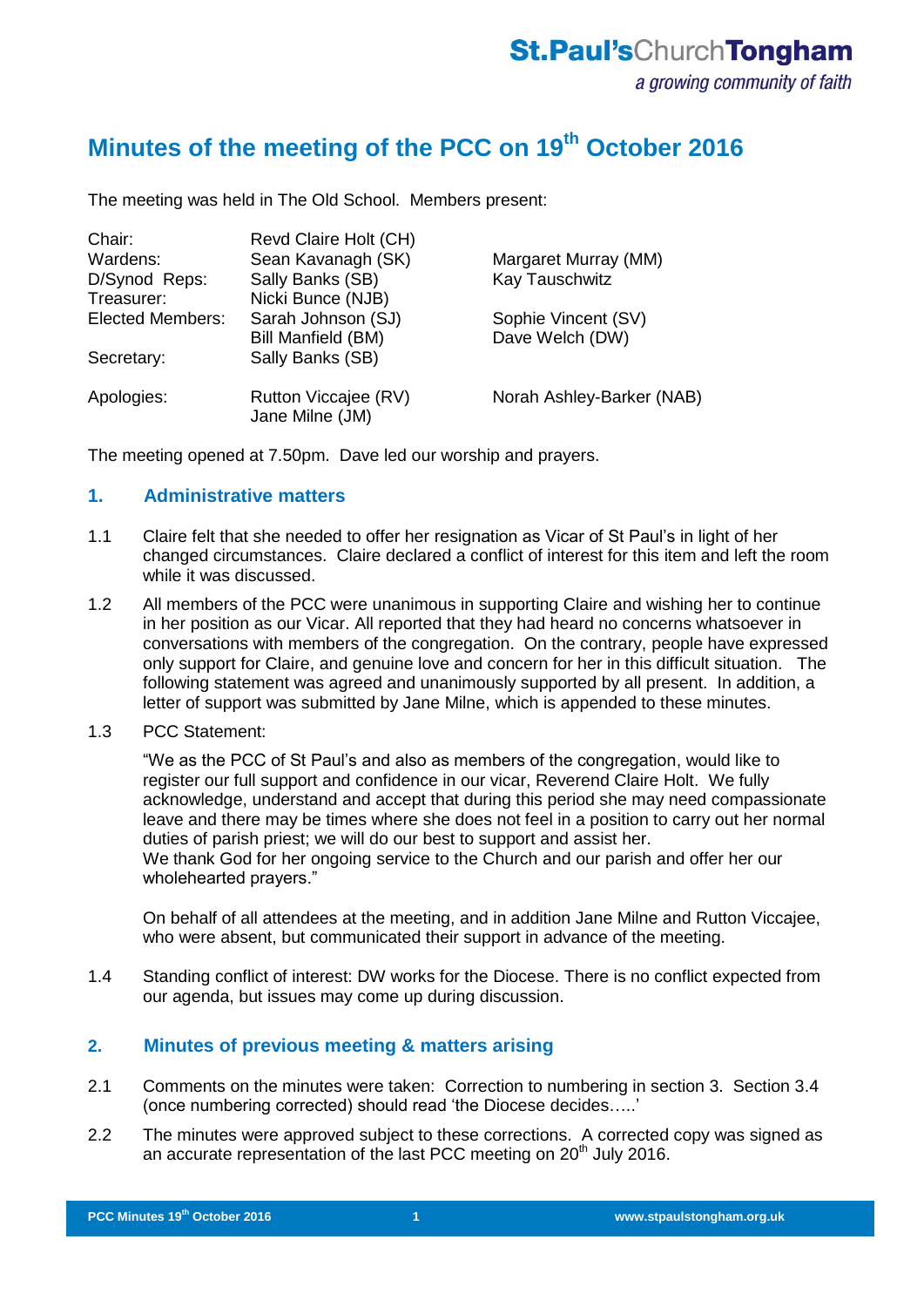- 2.3 Updates to actions the actions carried forward are provided at the end of these minutes, with explanatory notes where appropriate.
- **Action PCC:** DW to chase Linda Hayward at the Diocese regarding safeguarding training of Julie Kavanagh, specifically to request permission for Dave to train her.
- 2.4 Plans for the new Porch & Ramp project will go to the Guildford planning dept for signature on Tuesday. Donations continue to come in each week. This Sunday 23<sup>rd</sup> Oct, there will be an announcement of the faculty going up to notify the community about the project.
- 2.5 The money to pay the architect has been allocated out of our normal PCC funds. There was a discrepancy between the Maintenance Subcommittee's view of the approved amount for the architect, and the amount Nicki had allocated in the budget from her handover. This highlighted an issue with the finance approval process which requires clarification and communication. (See report from FinSub below).

### **3. Mission Action Plan – How are we doing?**

- 1. Shared leadership. Helen has stepped into the children and families role; Rutton may pick up the pastoral coordinator role once his health allows.
- 2. Administration support. Wendy has started her role in Administrative Support and is proving to be a real can-do person and very efficient and organized.
- 3. To resource our vision and support the new Mission Action Plan for 2017. This will be reviewed at the next meeting.

The Transforming Church Transforming Lives vision for the Diocese is to be implemented through individual churches' parish development plans. These plans are due to be submitted by Easter 2017. DW suggested that we re-name our Mission Action Plan (if necessary) so that it fulfils this requirement.

## **4. Reports from Sub-committees: Vision**

- 4.1 Claire presented the report from the Vision Sub-Committee.
- 4.2 There were no comments, and we proceeded to a review of actions from that meeting.
- **Proposal:** a small group to prepare role description and look at hours for a children and families worker. Part time at least initially. 2-3 people to form a group to move this forward.

**Action FinSub:** to look at how to finance this.

4.3 The PCC has agreed that Alison Pickles should take on cleaning of church, in addition to her work cleaning the Old School. This will involve at most an extra two hours per week. SB's paid hours are reduced due to her new job. More of her hours are now voluntary and this cost saving will more than cover the increase in costs for Alison. SK commented that SB should notify the PCC if fitting her admin hours around her new job became too difficult.

**Action FinSub:** to confirm Alison's extra time required for cleaning the church, and notify Rutton & Co.

4.3 DW proposes that we publicly thank our wonderful volunteers who have worked so hard to keep the church clean in the meantime.

**Action PCC:** CH/RV to thank cleaning volunteers at services.

4.4 A new Hosting role is proposed for the future, which is more than just unlocking and locking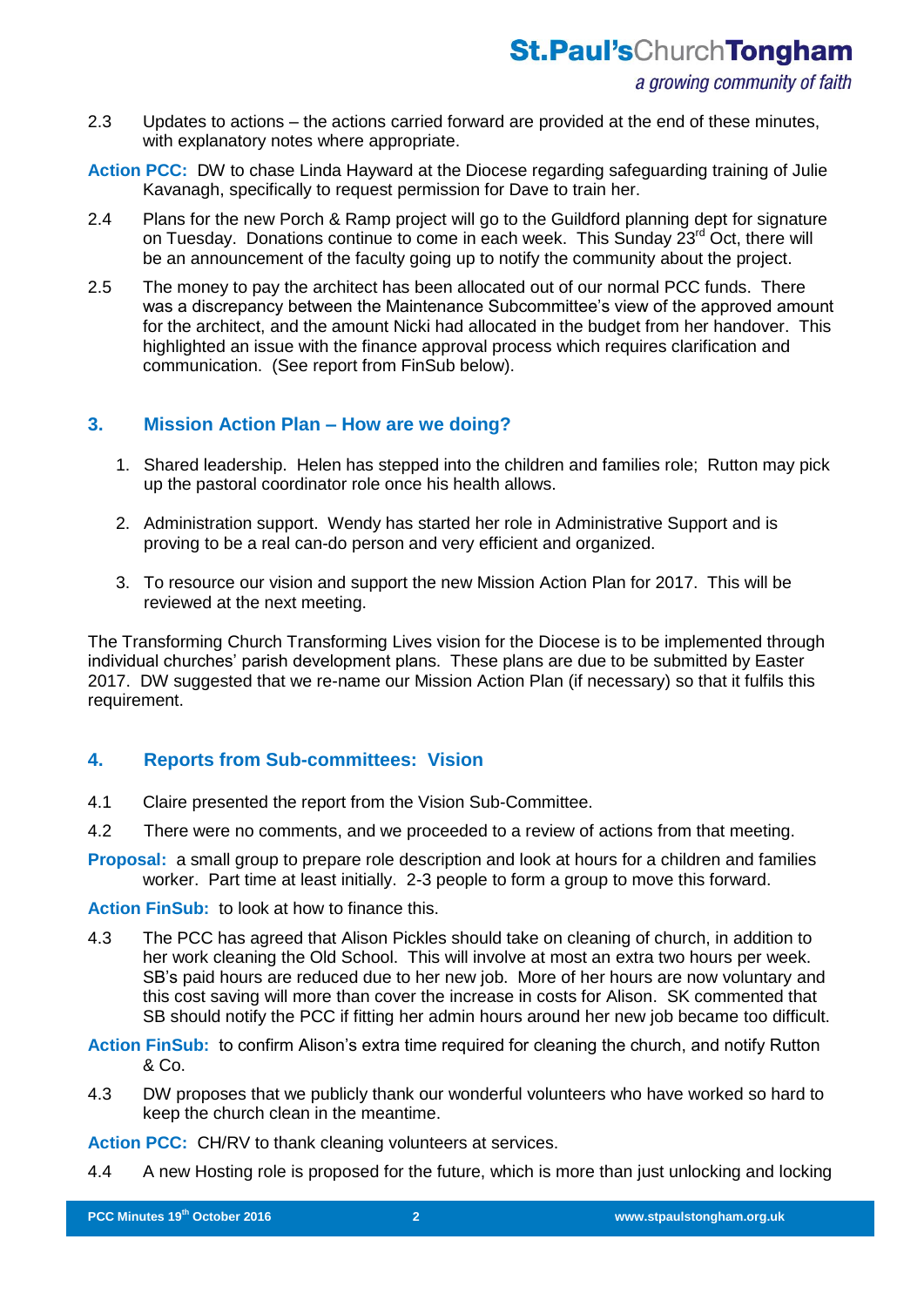up. The Host would be the visible face of the church for those using the Old School, checking things are all ok, welcoming people in, sharing information about what's going on, and getting to know people.

4.5 There is a concern that Barbara Norman is finding the addition of the side gate to her responsibilities very stressful, and we are conscious that she may soon decide to resign from her post. We need to think about the new Hosting role so that we are ready for this change when it occurs.

**Action PCC:** SB/CH – Draft the Host role description.

**Action FinSub:** to make a proposal for funding the Host role.

### **5. Reports from Sub-committees: Mission**

5.1 The Mission Sub-Committee has not met since the last PCC meeting.

### **6. Reports from Sub-committees: Finance**

6.1 Nicki presented the FinSub report.

FinSub met to produce the Stewardship leaflet and new Gift Aid form. Nicki presented at the stewardship service, and received some good feedback from Kate Crabtree.

- 6.2 A summary of the finances was presented. Nicki reported an increase of 4% in our Parish Share.
- 6.3 There is a problem that requests for payment are coming in with no prior authorization for spend, or audit trail of the approval. Once the goods/services have been ordered we have to pay.
- **Action FinSub:** to clarify the procedure for approval of expenditure prior to payments being requested, and any associated records required to support it. To be circulated for comment and implemented as soon as it is available.
- 6.4 A second issue has arisen, where church groups are submitting money for banking without completing the Report from Clubs form, which summarizes income and expenditure. This is required for the finance information to be complete.

**Action FinSub:** to draft a procedure to clarify the use of this form.

- 6.5 Donations for ramp up to £4,500 already.
- 6.6 Over forecast for voluntary giving, in large part due to the Gift Aid claim
- 6.7 Under forecast on income generation Weight Watchers have this month cancelled their regular booking. We have only had one burial this year (the norm is 3) We have two weddings still to come, which we don't normally have in the winter however.
- 6.8 We are below our forecast for giving, but this is because church events are giving to the ramp project rather than to external charities such as Phyllis Tuckwell.
- 6.9 Church activities includes maintenance, and this shows an over-spend. The total spend includes the redecoration work on the Old School. Although this is 90% covered by the grant, the income from the grant goes into the top section of the table.
- 6.10 Overall, our finances are in a healthy position. We should be utilizing our funds for work that needs doing, rather than have it sitting in the bank.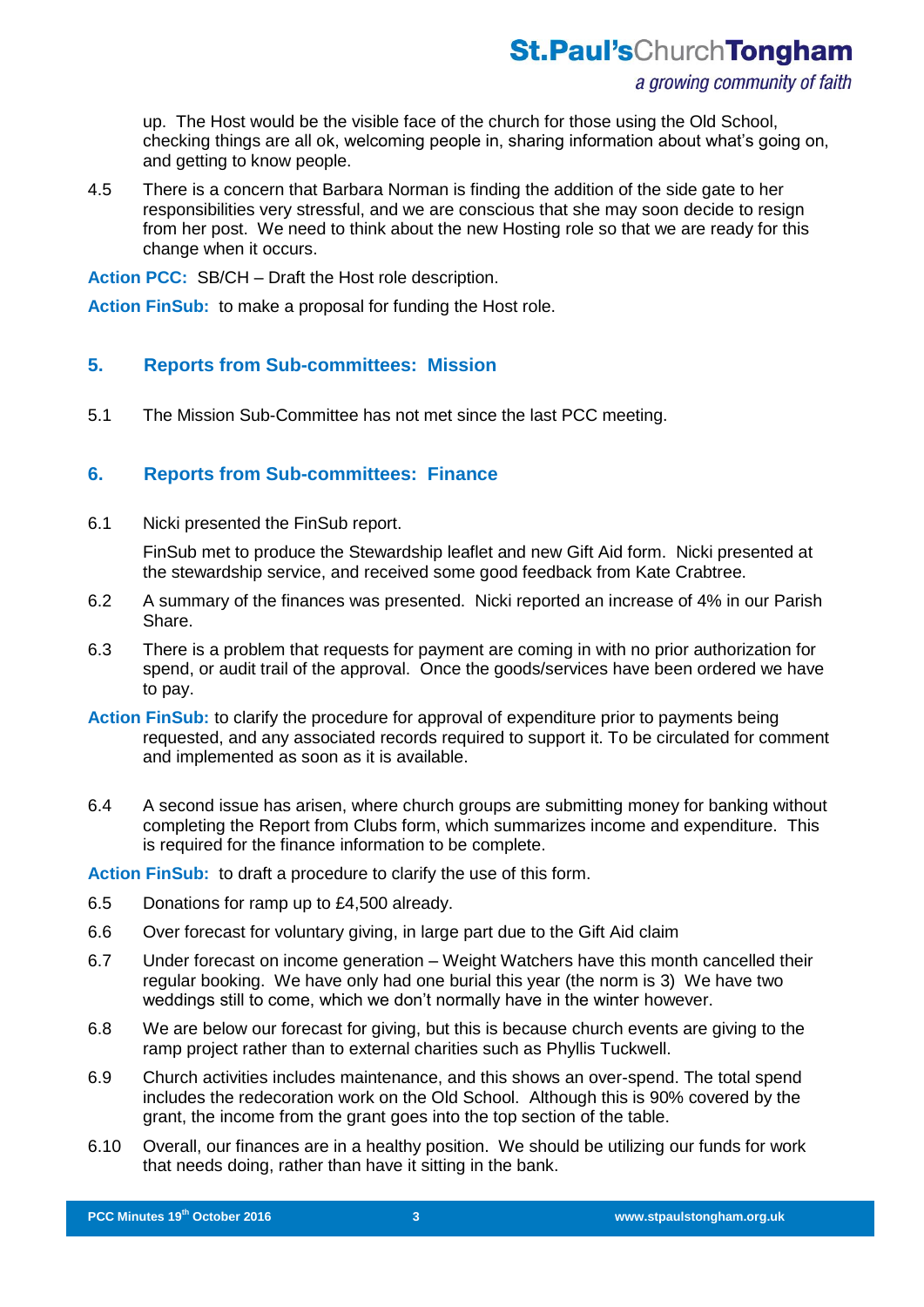## **St.Paul'sChurchTongham**

#### a growing community of faith

**Action FinSub:** to create expenditure proposals, including replacement of heaters in church, and the new roles proposed by the Vision Sub-committee .

- 6.11 Nicki's report ended with a summary of good news points:
	- Training for Rutton and Jane have been paid for
	- The decorating in the Old School and flooring in the North Room is all complete
- 6.12 New version of Easy Worship was purchased as we couldn't provide documented proof of our copy of the old version. This regularizes our position, and we did receive a donation towards the cost from someone who felt strongly that this was the right thing to do.
- 6.13 The financial summary was presented by Nicki, and is included as an Appendix.

### **7. Reports from Sub-committees: Maintenance & Projects**

7.1 Sean presented the report from the Maintenance Sub-Committee.

**Action PCC:** CH to speak to Wendy about circulating minutes to the team.

**Action MaintSub:** SK - SB requested that dates on actions could be specific dates rather than the next meeting.

- 7.2 SB noted a concern that Peter Lovatt may be ill no response to recent texts requesting him to start the work on re-routing, repairing and clearing the guttering around the Old School.
- 7.3 CH has alternative contractor who could clear out our gutters.
- 7.4 Cafetieres caused a problem for the tea and coffee teams. The decision was taken not to replace the wall kettle. This will be removed once we're ready to repaint the outside kitchen wall, ie. When gutters outside are fixed.
- **Action PCC:** CH to arrange a tea and coffee meeting to review the role: emphasizing that it is a service role, part of our ministry. The meeting will include training about the use of the cafetieres and the role in the light of service.

**Action PCC:** CH to talk to WB about re-allocating the VAT reclaim action to her.

**Action MaintSub:** Arrange for a tree surgeon to investigate the large trees at the front of the church yard near to the Memorial, and quote for remedial work. These trees are showing signs of disease and could become unsafe.

#### **8. Correspondence / Faculties**

- 8.1 Weight Watchers have cancelled future bookings but have given no notice. They have already paid in advance for the quarter. It was agreed that a refund should be made, according to the rules set out in our standard terms and conditions for hire of the Old School.
- 8.2 Faculties The statement of need for the Garden of remembrance was presented by Sean. A proposal made was that we order the plaques so keep control of what is put in the graveyard. All happy with proposals. To be presented to the DAC.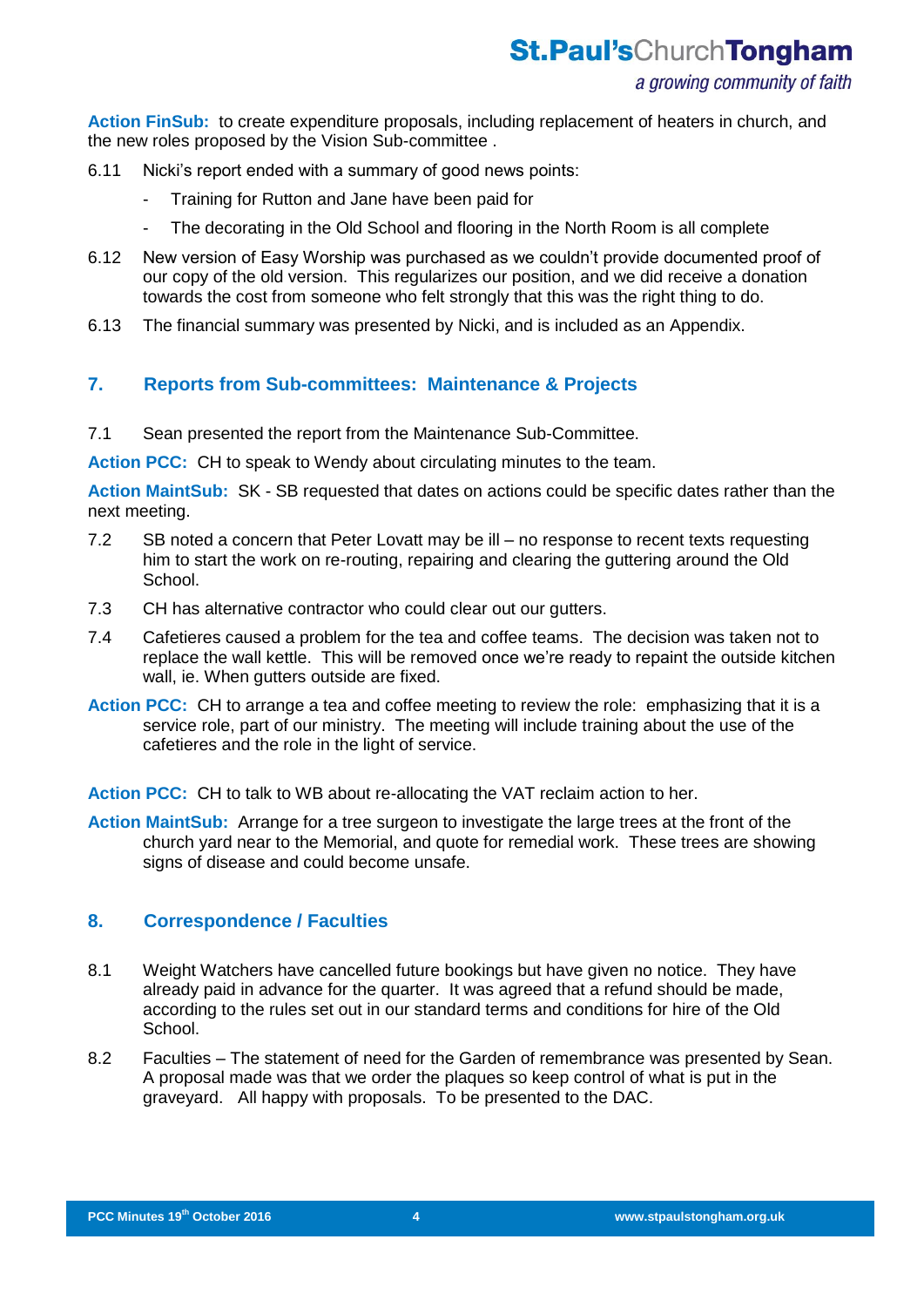## **9. Future PCC / Sub-Committee Meetings**

| Meeting    | Date                       | Refreshments           |
|------------|----------------------------|------------------------|
| Sub-Cttees | w/c $14th$ Nov             |                        |
| FinSub     | $w/c$ 20 <sup>th</sup> Nov |                        |
| <b>PCC</b> | February 8th               | <b>Rutton and Bill</b> |

Please let Sally know if you are unable to provide refreshments on your nominated date, preferably with an alternative volunteer!

## **10. Record of Actions**

Actions Carried Forward from Previous Meeting:

| ID     | <b>Subject</b>            | <b>Description</b>                                                                                                                                 | <b>Who</b>   | <b>Due</b><br><b>Date</b>  | <b>Done</b>     |
|--------|---------------------------|----------------------------------------------------------------------------------------------------------------------------------------------------|--------------|----------------------------|-----------------|
| 1605/1 | <b>Risk</b><br>Assessment | Undertake risk assessments with each<br>group, using the template form from<br>CH.                                                                 | SK/MM        | End<br>Aug                 | In.<br>progress |
| 1605/4 | Inventory                 | Check Inventory and take photos                                                                                                                    | <b>BM/KT</b> | <b>ASAP</b><br>(by<br>4/8) | Complete        |
| 1605/5 | Safeguarding              | Meet with EP re. Safeguarding Cttee,<br>role, and checklist                                                                                        | <b>CH</b>    | 30/11                      |                 |
| 1607/1 | PCC TOR                   | Update to reflect discussion in Section<br>2, and circulate to PCC.                                                                                | <b>CH</b>    | 30/11                      |                 |
| 1607/2 | Finance                   | determine amount covered by<br>guarantee for charity bank accounts.<br>£75,000 $-$ the same amount is covered<br>for charities as for individuals. | <b>NJB</b>   | 31/7                       | Complete        |
| 1607/3 | Projects                  | Involve HR and PS in fundraising for<br>Porch/Ramp project.                                                                                        | <b>CH</b>    | 31/7                       |                 |
| 1607/4 | Finance                   | Contact Diocese to get their advice on<br>how frequently to claim Gift Aid. No<br>longer an issue as interest is reduced.                          | <b>NJB</b>   | 31/7                       | Complete        |
| 1607/5 | Finance                   | Ask Mike Ellis what is the lead time<br>between claiming and receiving Gift<br>Aid. Leadtime is short, but no longer<br>an issue.                  | <b>NJB</b>   | $31/\overline{7}$          | Complete        |
| 1607/6 | Finance                   | Talk to Juliette at the Diocese about the<br>best approach on where to hold funds<br>when making a grant application.                              | <b>NJB</b>   | End<br>Aug                 |                 |
| 1607/7 | Maintenance               | Get quotations for bell tower work and<br>for scaffolding required,                                                                                | MM/SK        | 31/7                       |                 |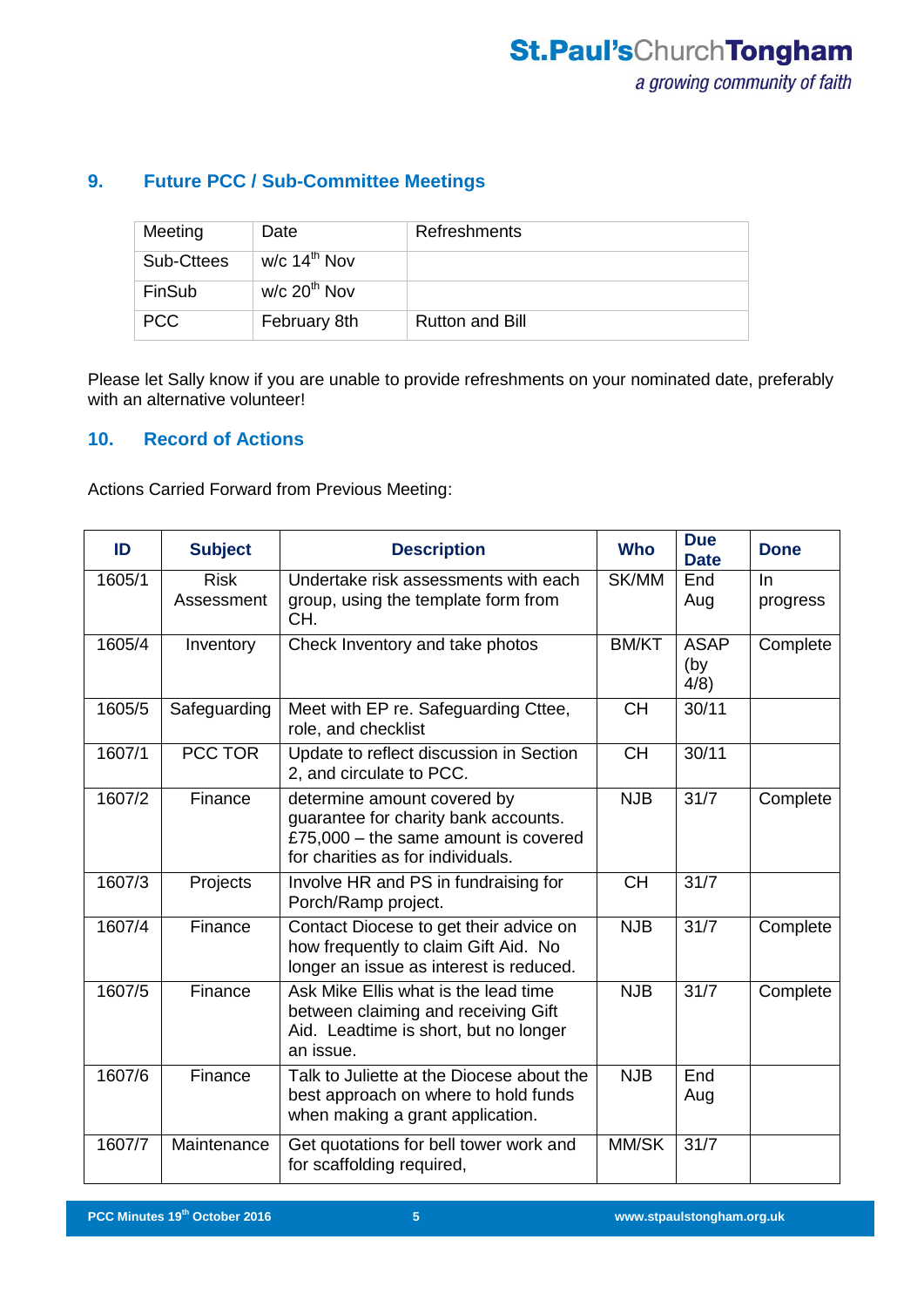# **St.Paul'sChurchTongham**

a growing community of faith

| 1607/8 | PCC | Circulate templates for sub- |                    |  | 31/7 | <sup>1</sup> Complete |
|--------|-----|------------------------------|--------------------|--|------|-----------------------|
|        |     |                              | committee minutes. |  |      |                       |

Actions Arising from this Meeting:

| ID     | <b>Subject</b> | <b>Description</b>                                                                 | <b>Who</b> | <b>Due</b><br><b>Date</b> | <b>Done</b> |
|--------|----------------|------------------------------------------------------------------------------------|------------|---------------------------|-------------|
| 1610/1 | Safeguarding   | Chase Linda Hayward re training of JK;<br>permission for DW to do training.        | <b>DW</b>  | 30/11                     |             |
| 1610/2 | Rotas          | Thank volunteers for cleaning church,<br>now Alison has taken this over.           | CH/RV      | 30/11                     |             |
| 1610/3 | MaintSub       | CH to talk to WB about circulating the<br>minutes to the team.                     | <b>CH</b>  | 30/11                     |             |
| 1610/4 | Rotas          | CH to arrange meeting of tea & coffee<br>rota to emphasise service aspect of role. | <b>CH</b>  | 30/11                     |             |
| 1610/5 | MaintSub       | CH to tal to WB about reallocating the<br>VAT reclaim action to her.               | <b>CH</b>  | 30/11                     |             |

NB: Actions arising at PCC which are noted for specific Sub-Committees should be added to the Actions log managed by that meeting.

## **Next Meeting – Wed 8 th February 2017 at 7.45pm in The Old School**

Refreshments: Rutton and Bill

*S L Banks (PCC Secretary) 14th November 2016*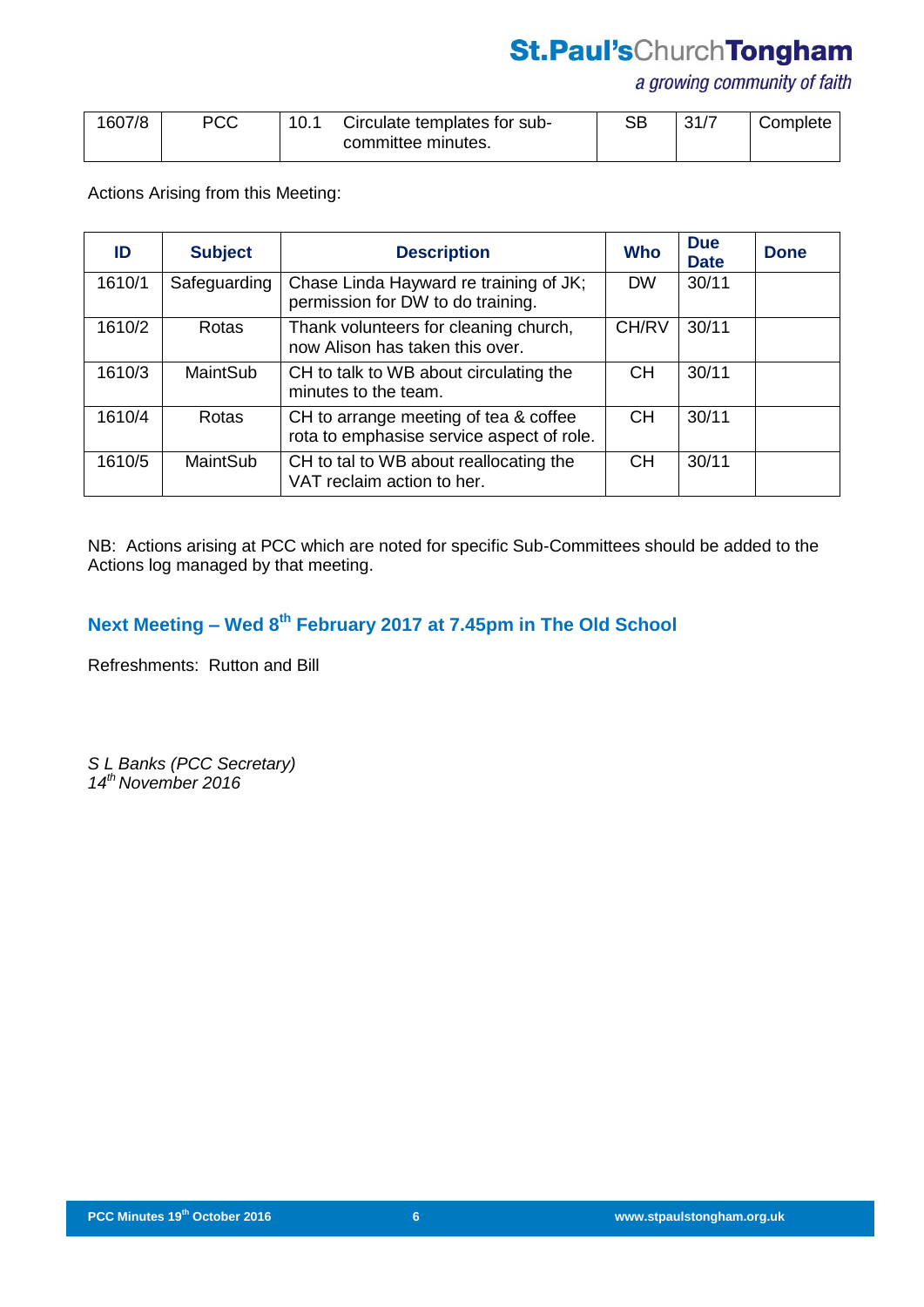# **St.Paul'sChurchTongham**

## a growing community of faith

| <b>CURRENT BANK BALANCES</b>           |            |                             |
|----------------------------------------|------------|-----------------------------|
| CAF Bank - Deposit                     | £26,601.41 | includes £17019.21 Gift Aid |
| Includes Gift Aid and Decorating Grant |            | £9400 Decorating            |
| CCLA - Deposit Fund                    | £10,327.93 |                             |
| CCLA - Fabric Fund                     | £16,229.81 |                             |
| <b>CURRENT T</b>                       |            |                             |
| <b>OTAL</b>                            | £53,159.15 |                             |
| Roof Grant - upto                      | £20,000.00 |                             |
| <b>FORECAST TOTAL</b>                  | £73,159.15 |                             |
| <b>Allocated Funds</b>                 |            |                             |
| Architect - upto                       | £637.50    | spent £1168.50              |
| Roof Repairs                           | £5,000.00  |                             |
| <b>Restricted Funds</b>                |            |                             |
| Ramp                                   | £4,548.09  |                             |
| Easter                                 | £19.64     |                             |
| <b>CURRENT AVAILABLE TOTAL</b>         | £42,953.92 |                             |
| <b>FORECAST AVAILABLE TOTAL</b>        | £63,591.42 |                             |

#### **So as at the end of September, Actuals and FCAC**

| <b>Category Description</b>                  | <b>ANNUAL</b><br><b>FORECAST</b> | <b>Actuals YTD</b> | <b>FORECAST to</b><br>year end | Difference<br>(Annual<br>Forecast-<br>Forecast<br>Total) |
|----------------------------------------------|----------------------------------|--------------------|--------------------------------|----------------------------------------------------------|
| TOTAL A - Voluntary giving                   | £44,730.60                       | £54,453.78         | £10,315.00                     | £20,038.18                                               |
| <b>TOTAL B - Other Voluntary Giving</b>      | £1,200.00                        | £580.00            | £9,400.00                      | £8,780.00                                                |
| <b>TOTAL C - Church Activities</b>           | £6,859.97                        | £6,406.50          | £1,800.00                      | £1,346.53                                                |
| <b>TOTAL D - Income Generation</b>           | £11,640.00                       | £7,934.29          | £2,882.50                      | $-£823.21$                                               |
| <b>TOTAL INCOME</b>                          | £64,430.57                       | £69,374.57         | £24,397.50                     | £29,341.50                                               |
| TOTAL E - Giving to other organisations      | £2,820.00                        | £2,766.42          | £850.00                        | $-E796.42$                                               |
| <b>TOTAL F - Church Activities</b>           | £62,632.42                       | £54,040.54         | £13,075.64                     | $-E4,483.76$                                             |
| <b>TOTAL G - Admin and Church Management</b> | £1,196.04                        | £750.17            | £0.00                          | £445.87                                                  |
| <b>TOTAL H - Fund Raising Expenses</b>       | £3,132.00                        | £1,767.26          | £330.00                        | £1,034.74                                                |
| TOTAL EXPENSES                               | £69,780.46                       | £59,324.39         | £14,255.64                     | $-E3,799.57$                                             |
| <b>OVERALL TOTAL</b>                         | $-E5,349.89$                     |                    | £20,192.04                     |                                                          |

F - Church Activities - The over spend is the repairs and maintenance in Old School, covered by the Grant Good News

Paid for training for both Rutton and Jane Decorating in Old School all complete New Version of Easy Worship ordered

**PCC Minutes 17th September 2015 7**